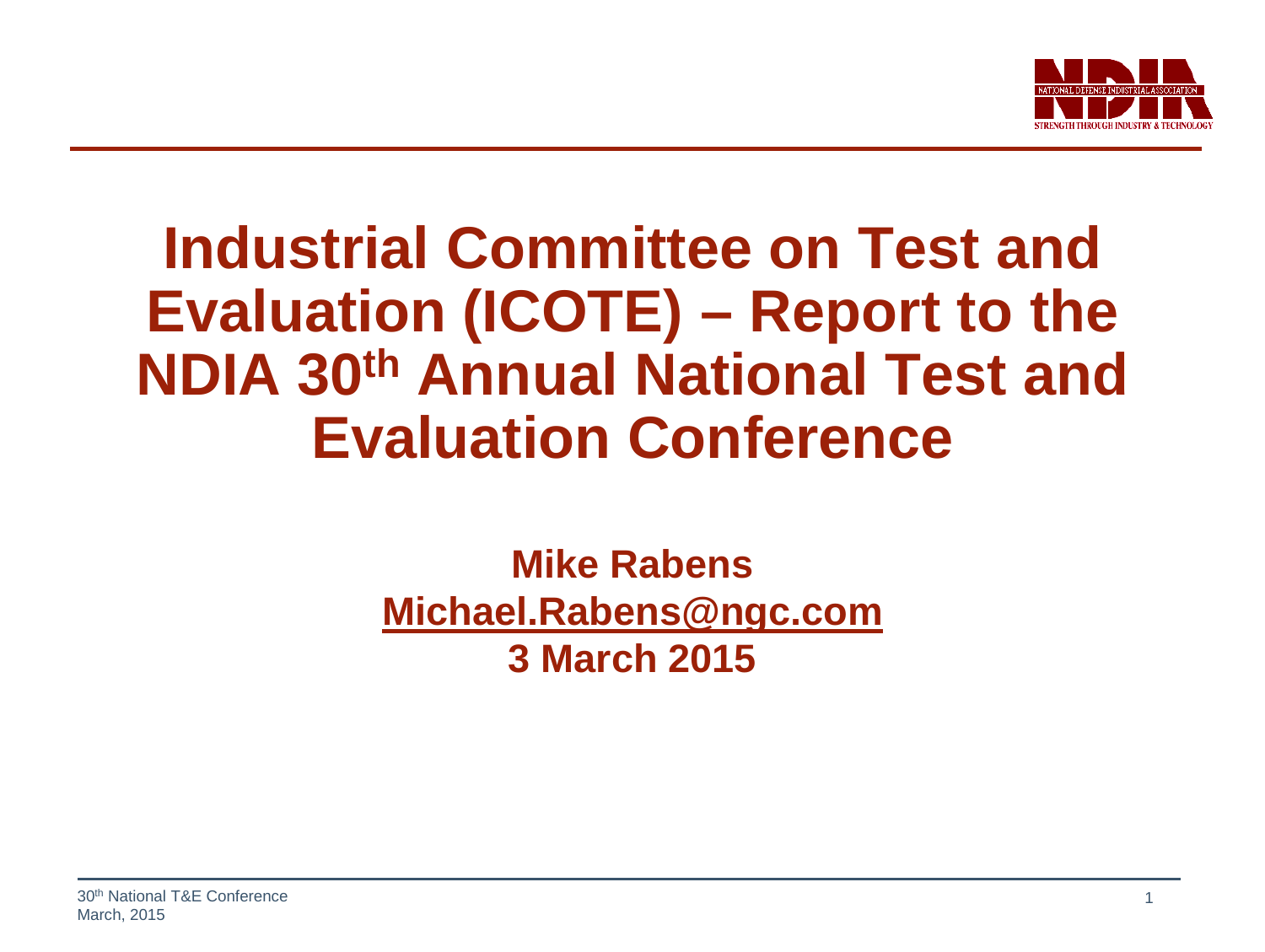### **Charter**



**The purpose of the ICOTE is to provide a forum for the senior test and evaluation representatives from the Defense Department and senior executives of NDIA corporate and non-government individual representatives of the U.S. defense industry, to periodically meet and review issues of common interest and concern. Topics for discussion will include test and evaluation policies and procedures, which impact military systems development, procurement and use**.

**The objectives of the ICOTE are to:** 

- **Provide a forum for discussion and exchange of views.**
- **Gain feedback from senior industry representative.**
- **Discuss OSD and service policies, which affect relationships with suppliers.**
- **Discuss emerging issues in government and industry, which affect the readiness and capabilities of U.S. defense system producers.**
- **Cooperate on various projects of mutual benefit to the ICOTE participants**.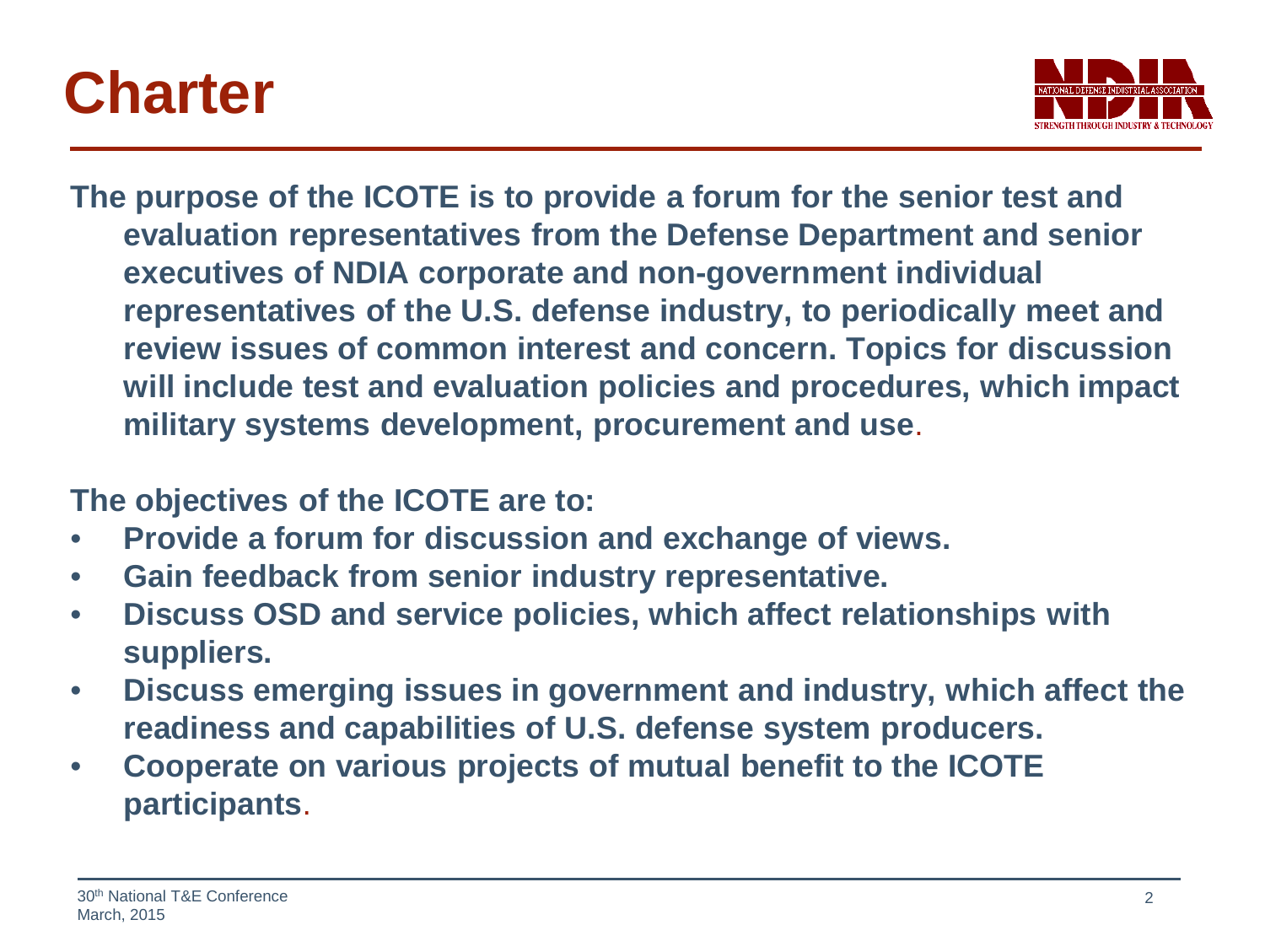# **Membership**



Participation in ICOTE is by invitation and shall be open to NDIA corporate members consisting of executives from industry defense producers, non-government individual members, the Director, Operational Test & Evaluation (DOTE), DDRE/DTE and selected ODOTE and DTE senior staff, Service OTE component commanders and their senior staff, a representative from Defense Acquisition University, the Vice President, Operations, NDIA, Director, Operations, NDIA, and the Chairman, Test & Evaluation Division, NDIA. Nominations for membership are to be submitted to the Operations Director, who will review and forward to the ICOTE Chair and Co-Chair for consideration.

The current Chairman is Pat Neary ([Pat.Neary@ngc.com\)](mailto:Pat.Neary@ngc.com) The Co-Chairman is the honorable Dr. J Michael Gilmore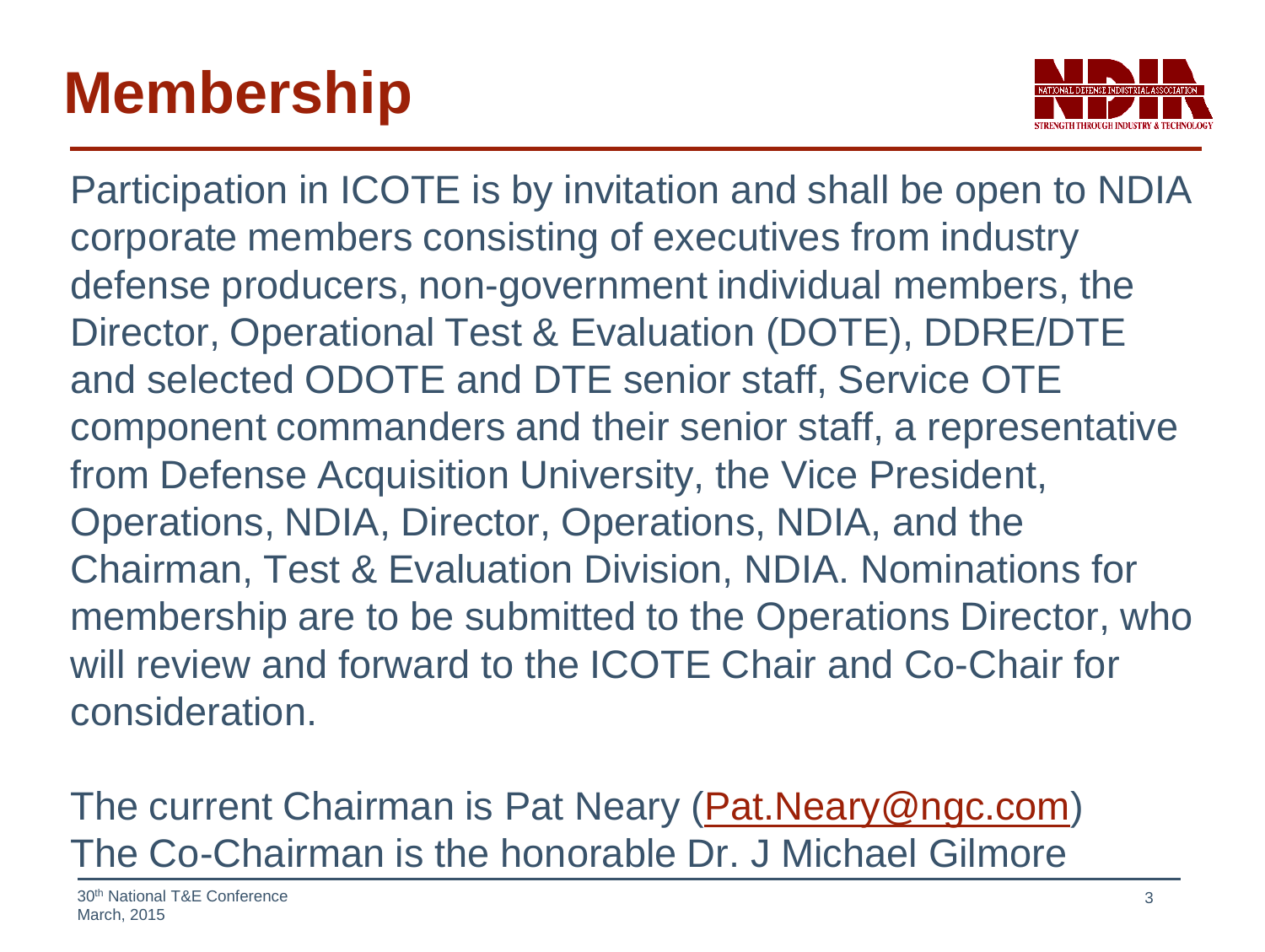# **Activity**



- **Established in October 1998**
- **Primary emphasis was frank and open dialogue**
- **Recent focus has been on producing a deliverable in the form of specific recommendations (white paper) signed out by the President and CEO of NDIA**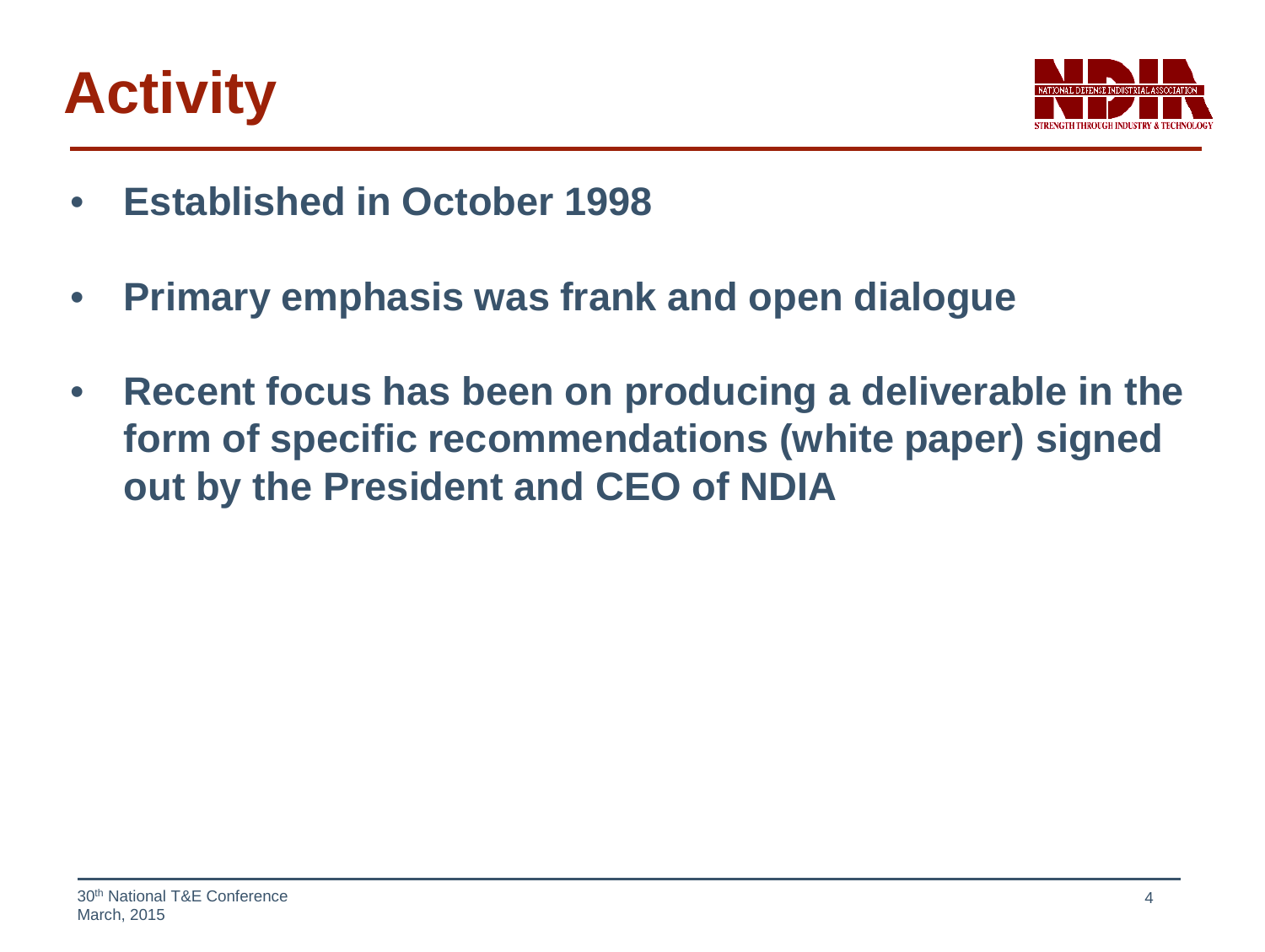

### Recommendations

Specific recommendations for moving T&E earlier in the lifecycle are provided below:

- RFPs need to request the delivery schedule in Table 2.0 with the corresponding funding  $\bullet$ profiles.
- RFPs should establish an expectation of the role of Chief Test Architect in the Industry  $\bullet$ Program Leadership team on Major Defense Acquisition Programs.
- RFPs should include support to the Integrated Testing (OT&E & DT&E involvement)  $\bullet$ life cycle, as well as clear expectations for certification and accreditation deliverables.
- Training classes for the Defense Acquisition University should be developed to educate  $\bullet$ Program Managers on the expectations and importance of early  $T\&E$ .
- Exit criteria for key reviews in TD and EMD should include clear traceability between  $\bullet$ war fighting capability, program system engineering, and DT and OT objectives, as well as Test Architectures demonstrating that traceability.
- Sharing OT data early and often as program maturity allows.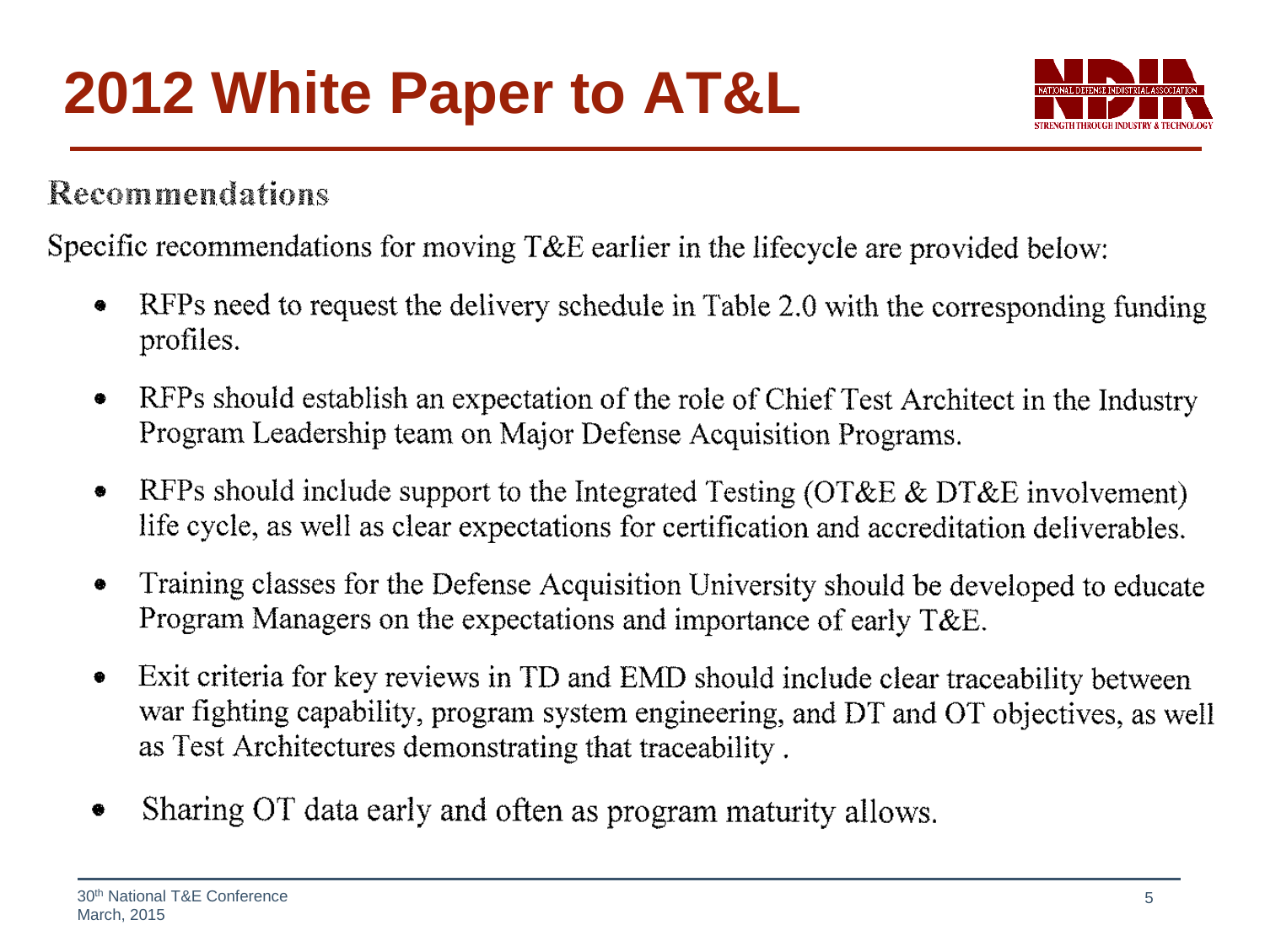

This paper shows moving T&E early in the life cycle and focusing on early detection and defect containment has the following benefits:

- 1) Potential of reducing life-cycle labor hours by 27 percent
- 2) Reducing the time to deliver a product
- 3) Delivering fewer defects into operations.

To achieve these benefits there needs to be a healthy collaboration between the DT&E, OT&E and contractor communities, along with modification to the acquisition process so that RFPs request T&E deliverables earlier.

The following are possible next steps that could be taken:

- 4) Fully develop an Early T&E process and incorporate it into the Acquisition Process
- 5) Develop new deliverable definitions (i.e. CDRL and DIDs)
- Develop training material for the Defense Acquisition University 6)
- 7) Develop a template for the deliverables.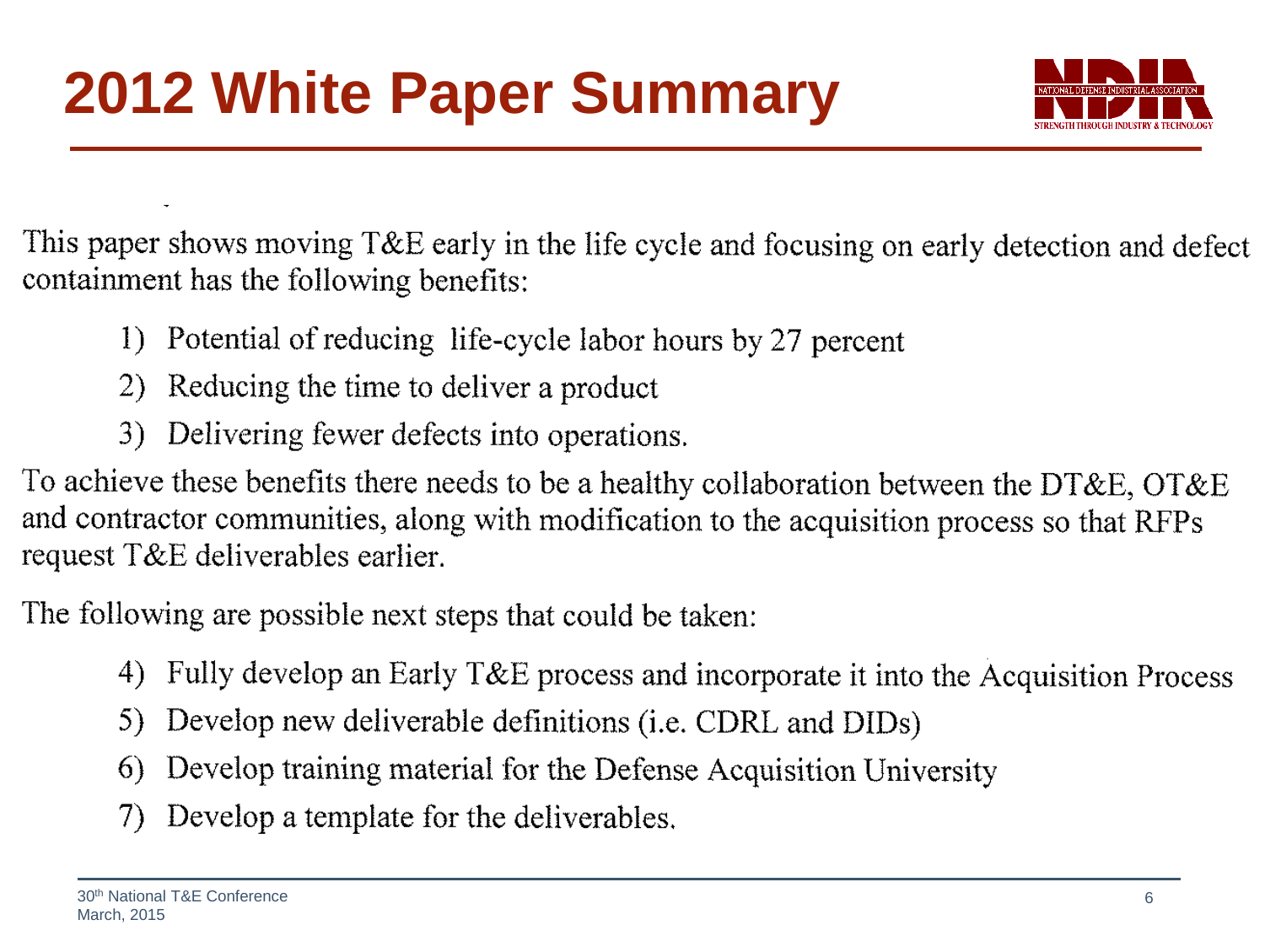

### **Summary of Chief Developmental Tester – Industry Test Lead Project**

### **For NDIA T&E Division Conf March 2015**

**Joe Manas – Project Lead Raytheon Company jamanas@raytheon.com**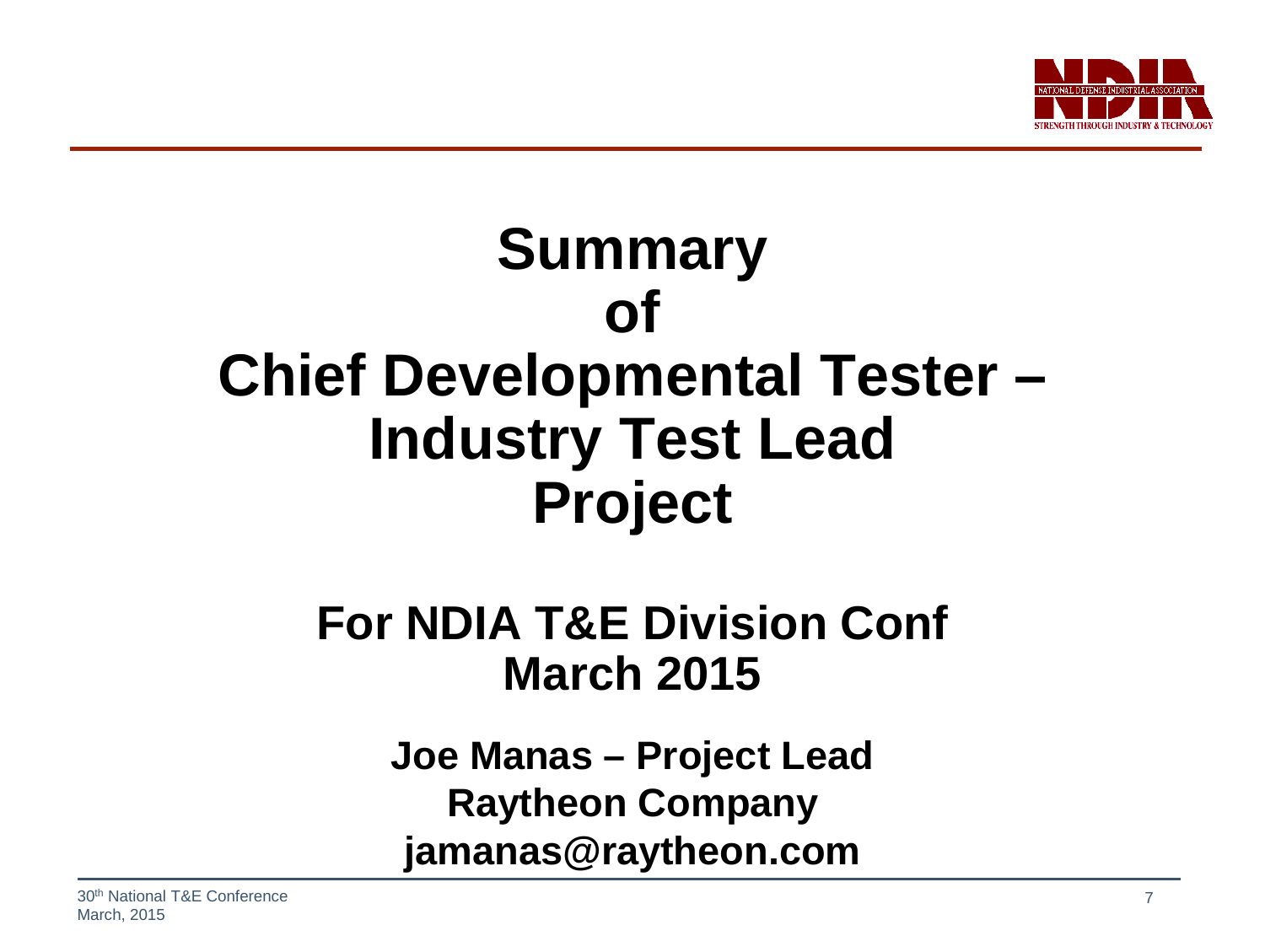### **Chief Developmental Tester Project**



| <b>Project Name</b>                                                                                                                                                                 |                                                                                                                                                                                                                                                                                                                        | <b>Activities 2014</b>                                                         |                                                                                                                                                                         |  | <b>Project Output</b> |                                                                                              |
|-------------------------------------------------------------------------------------------------------------------------------------------------------------------------------------|------------------------------------------------------------------------------------------------------------------------------------------------------------------------------------------------------------------------------------------------------------------------------------------------------------------------|--------------------------------------------------------------------------------|-------------------------------------------------------------------------------------------------------------------------------------------------------------------------|--|-----------------------|----------------------------------------------------------------------------------------------|
| <b>Chief Developmental</b><br><b>Tester</b>                                                                                                                                         |                                                                                                                                                                                                                                                                                                                        |                                                                                | Review service policies for new role<br>and industry implementations                                                                                                    |  |                       | • Propose model for industry interaction<br>White paper<br>• T&E/SE conference presentations |
| December 1, 2011<br>Ordered to be printed as passed                                                                                                                                 |                                                                                                                                                                                                                                                                                                                        |                                                                                | The Secretary of Defense shall require that each major defense<br>acquisition program be supported by-                                                                  |  |                       |                                                                                              |
| In the Senate                                                                                                                                                                       | <b>3 SEC. so6. MANAGEMENT OF DEVE</b><br>6<br>7 of the John Warner National Defen                                                                                                                                                                                                                                      | <b>EVALUATION FOR MA</b><br><b>TION PROGRAMS.</b><br>(a) CHIEF DEVELOPMENTAL T | "(A) a Chief Developmental Tester; and<br>"(B) a governmental test agency, serving as Lead<br><b>Developmental Test and Evaluation organization for the</b><br>program. |  |                       |                                                                                              |
| Resolved, That the<br>tives (H.R. 1540) entit<br>tions for fiscal year 201<br>of Defense, for n<br>activities of the Departi<br>personnel strengths for<br>poses.", do pass with th | 8 Fiscal Year 2007 (Public Law 109-364; 120 Stat. 2330),<br>9 as amended by section 805(c) of the National Defense Au-<br>10 thorization Act for Fiscal Year 2010 (Public Law 110-181;<br>$11$ 123 Stat. 2403), is further amended-<br>$(1)$ by redesignating paragraph $(6)$ as para-<br>12<br>13<br>$graph(7)$ ; and |                                                                                | • Coordinating DT&E activities<br>• Insight into Contractor activities<br>• Oversee T&E activities<br>• Inform government PM about contractor DT&E results              |  |                       |                                                                                              |
| AM<br>Strike out all<br><b>SECTION 1. SHORT T</b><br>This Act may<br>3 thorization Act for I                                                                                        | 14<br>15<br>lowing new paragraph (6):<br>16<br>17<br>18 TESTER AND LEAD DEVELOPMENTAL TEST AND EVALUA-<br>19 TION ORGANIZATION.-Section 139b of title 10, United<br>20 States Code, is amended-                                                                                                                        | "(6) Chief developmental tester.".                                             | $(2)$ by inserting after paragraph $(5)$ the fol-<br>(b) RESPONSIBILITIES OF CHIEF DEVELOPMENTAL                                                                        |  |                       | <b>Project Lead:</b><br><b>Joe Manas</b>                                                     |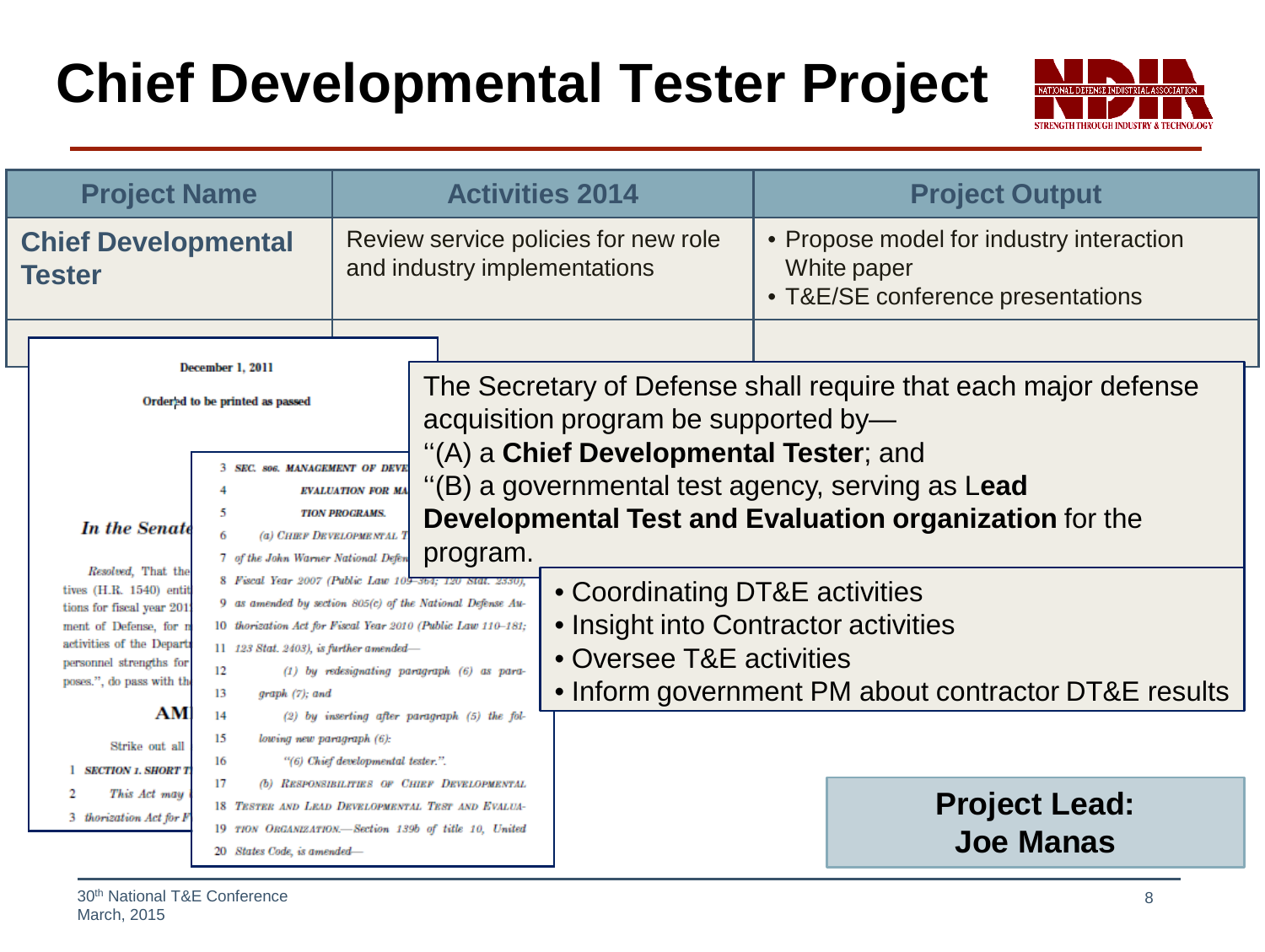### **CDT- ITL Project Summary**

### **DT&E Committee Project team:**<br>Joe Manas (Lead) – Raytheon

**Tom Simms – DASD(DT&E) Joe Wascavage – NAVAIR Bram Lillard – DOT&E**

**Joe Manas (Lead) – Raytheon Brendan Rhatigan – Lockheed Martin Sandi Gianotas – Boeing (BTE) Steve Scukanec – Northrop Grumman**

#### • **Power Point paper version completed in July 2014**

#### **Paper presented at the following conferences:**

**NDIA 29th Annual National Test & Evaluation Conference <b>Way to Annual Network** NDIA ICOTE Meeting **07/21/2014 — 07/23/2014 7/21/2014 The Westin Washington, DC City Center The Westin Washington, DC City Center Washington, DC Washington, DC**

**ITEA 31st Annual International Test and Evaluation Symposium <b>TEA 17th Annual Systems Engineering Conference 10/6/2014 — 10/9/2014 10/27/2014 — 10/30/2014 Crystal Gateway Marriott**  Waterford at Springfield **Waterford at Springfield Arlington, Virginia Springfield, VA** 

### • **White paper completed – November 14**

- **Incorporated feedback received from ICOTE and T&E Division presentations**
- **Paper focuses on specific recommendations to shape future RFPs**
	- **Key Personnel Clauses around the Industry Test Lead**
	- **Key interaction between CDT & ITL and the output products**
		- **Developmental Evaluation Framework (DEF) – Recommend Workshop w/ key stakeholders**
		- **Continue to update and review the DEF / TEMP as needed during development**

### • **Final Review of with DT&E Committee & ICOTE December 2014**



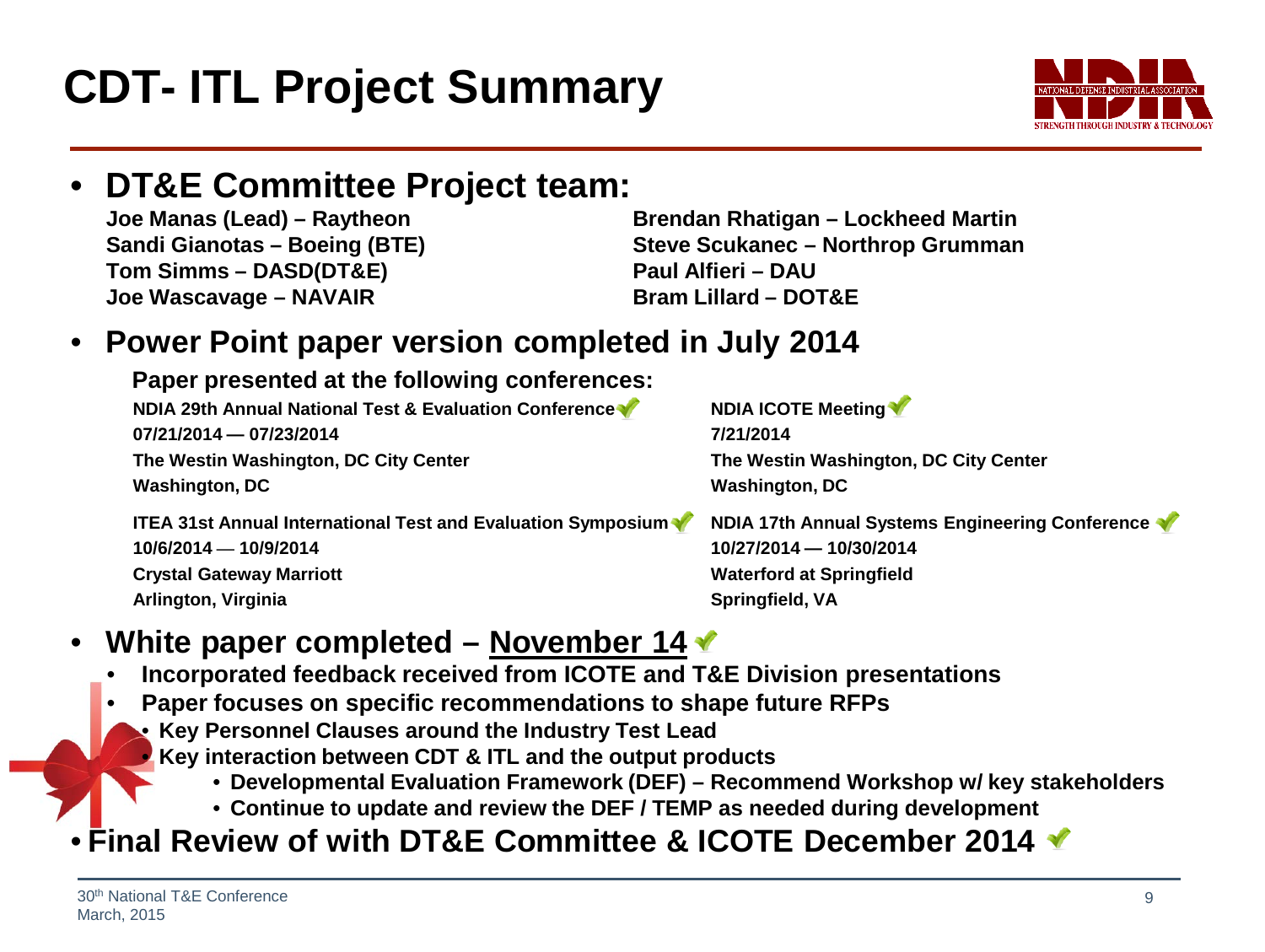### **CDT White Paper Overview Seven (7) Sections – total 17 pages**



- 1. Executive Summary
	- BLUF, Six (6) main recommendations
- 2. Introduction Background
	- Background on new CDT role, ITL role, shift left, tie into BBP 3.0
- 3. Opportunity for DT&E Improvement on Programs
	- Previous findings, summary of annual DT&E report to congress
- 4. Critical T&E Interactions during the Development Program
	- The importance of CDT & ITL leadership, technical role,
	- Continuous interaction around T&E Strategy and DEF/TEMP collaboration
- 5. Examples of ITL Implementation & Success in partnering with DOD
	- Examples (prior to the CDT role established) of successful partnering of Industry & Gov
	- Industry organizational models
- 6. Recommendations for RFP Language
	- Specific wording for sections L & M in the RFP regarding CDT & ITL
- 7. Summary & Recommendations (repeat of Exec Summary)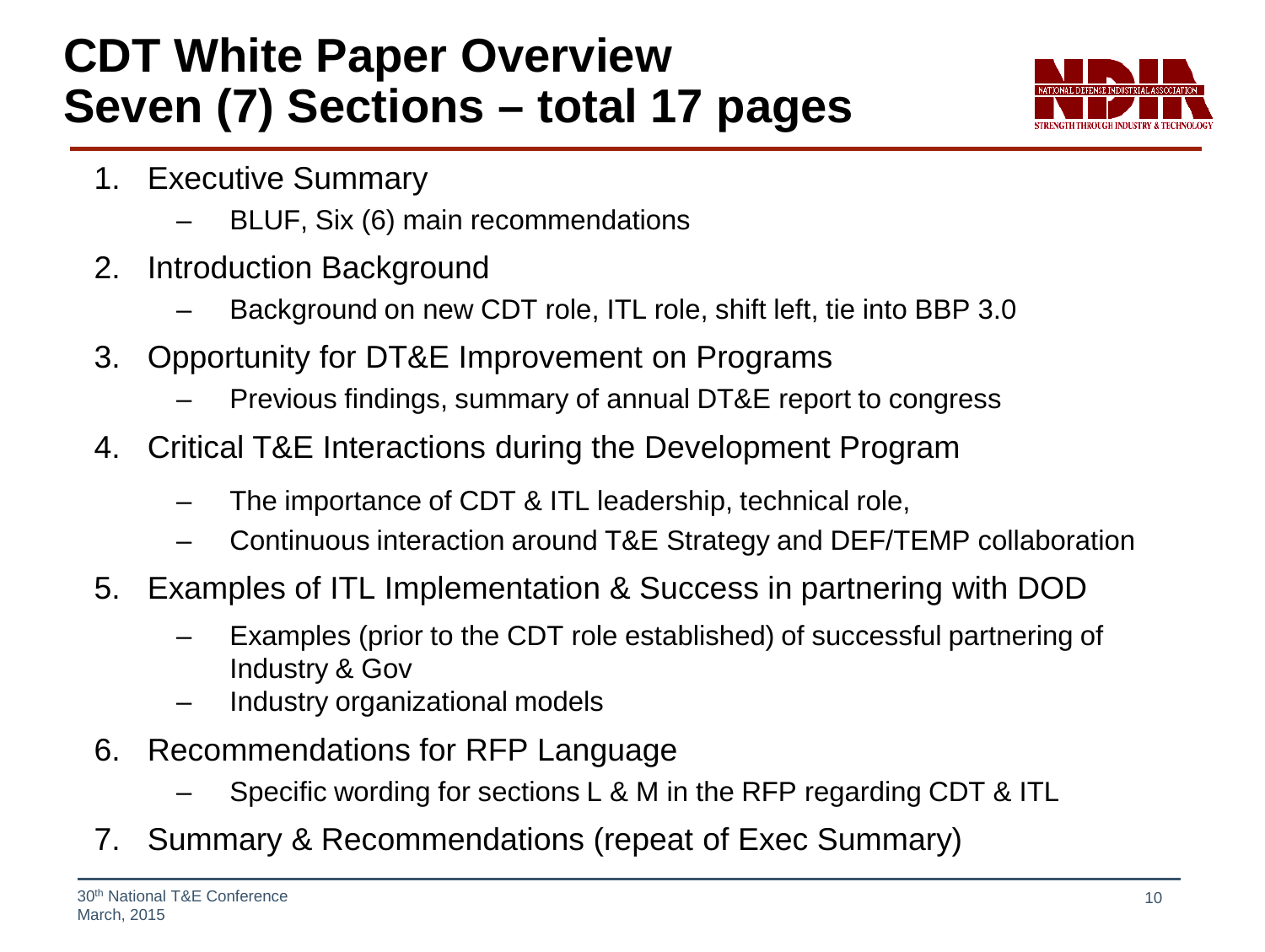### **Six (6) High Level Recommendations**



- 1. Add additional language in Request For Proposals (RFPs) to specifically identify an ITL with responsibilities outlined later in the paper in the Contractor Key Personnel Clause.
- 2. Amplify the deliverables required by the RFP to include a contractor test & evaluation strategy and a contractor integration strategy that is updated throughout the program lifecycle.
- 3. Continue advertising the importance of the CDT role. We recommend that industry provide an equivalent qualified ITL that is equal to the Industry Chief Engineer with sufficient organizational independence to ensure test is well thought-out and executed through the program lifecycle.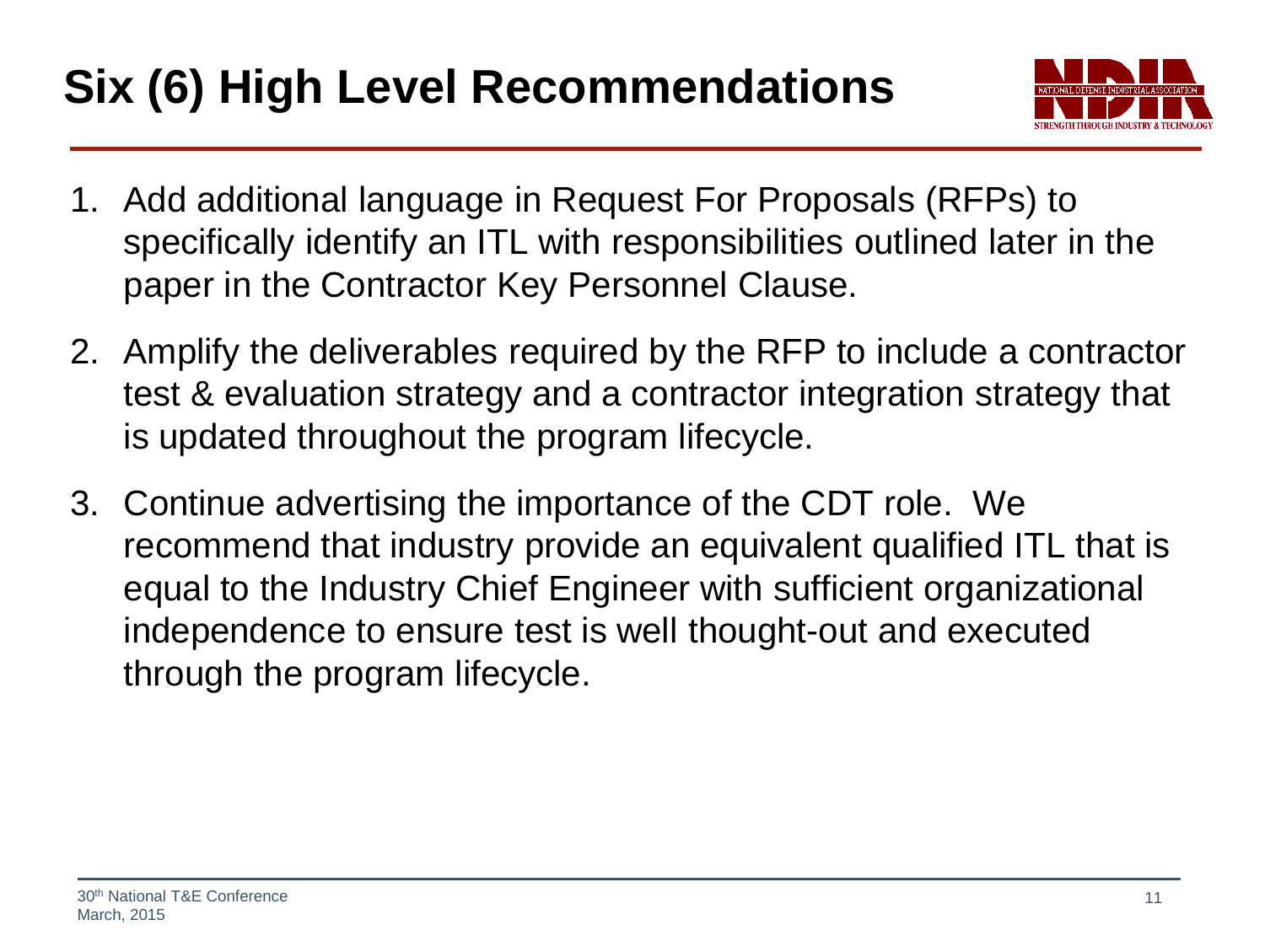# **Six (6) High Level Recommendations (cont)**

- 4. Recognize test & evaluation as an industry profession through specific career tracks and training and adopt qualification and certification initiatives similar to the DOD. Provide sponsorship to Industry for access to CDT related DAU training.
- 5. Require in the RFP and subsequent contract SOW that the ITL is to work in conjunction with the CDT on the Developmental Evaluation Framework (DEF) and Test & Evaluation Master Plan (TEMP). Adopt the DEF workshop DASD(DT&E) strategy for MDAP & MAIS programs.
- 6. Develop case studies on selected programs to further refine doctrine and guidance specific for CDT and ITL work products, interactions and best practices around the use of STAT techniques, and development of the DEF and CDT/ITL integration into early program reviews (SFR, SRR).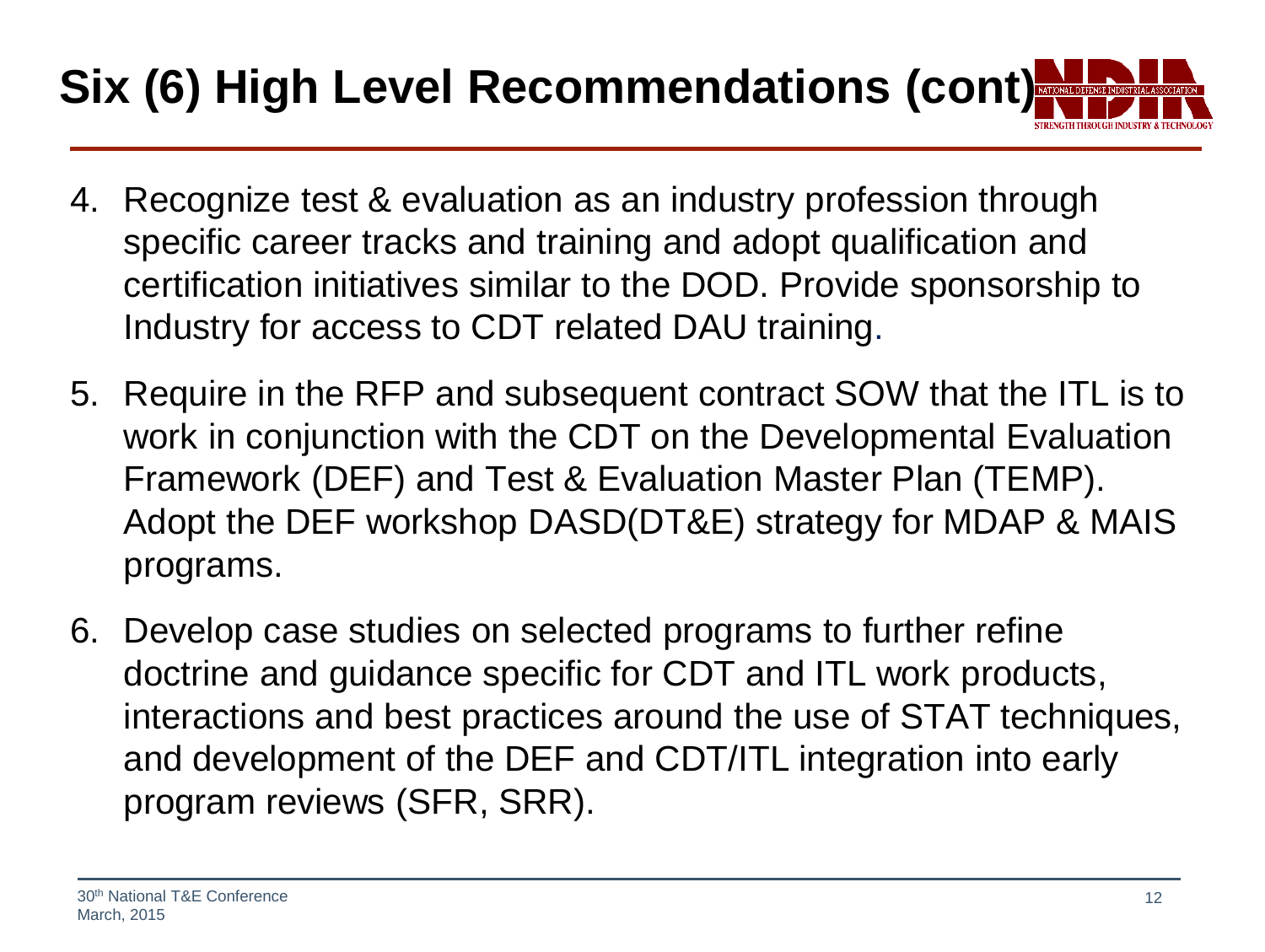

# **BACKUP**

30<sup>th</sup> National T&E Conference March, 2015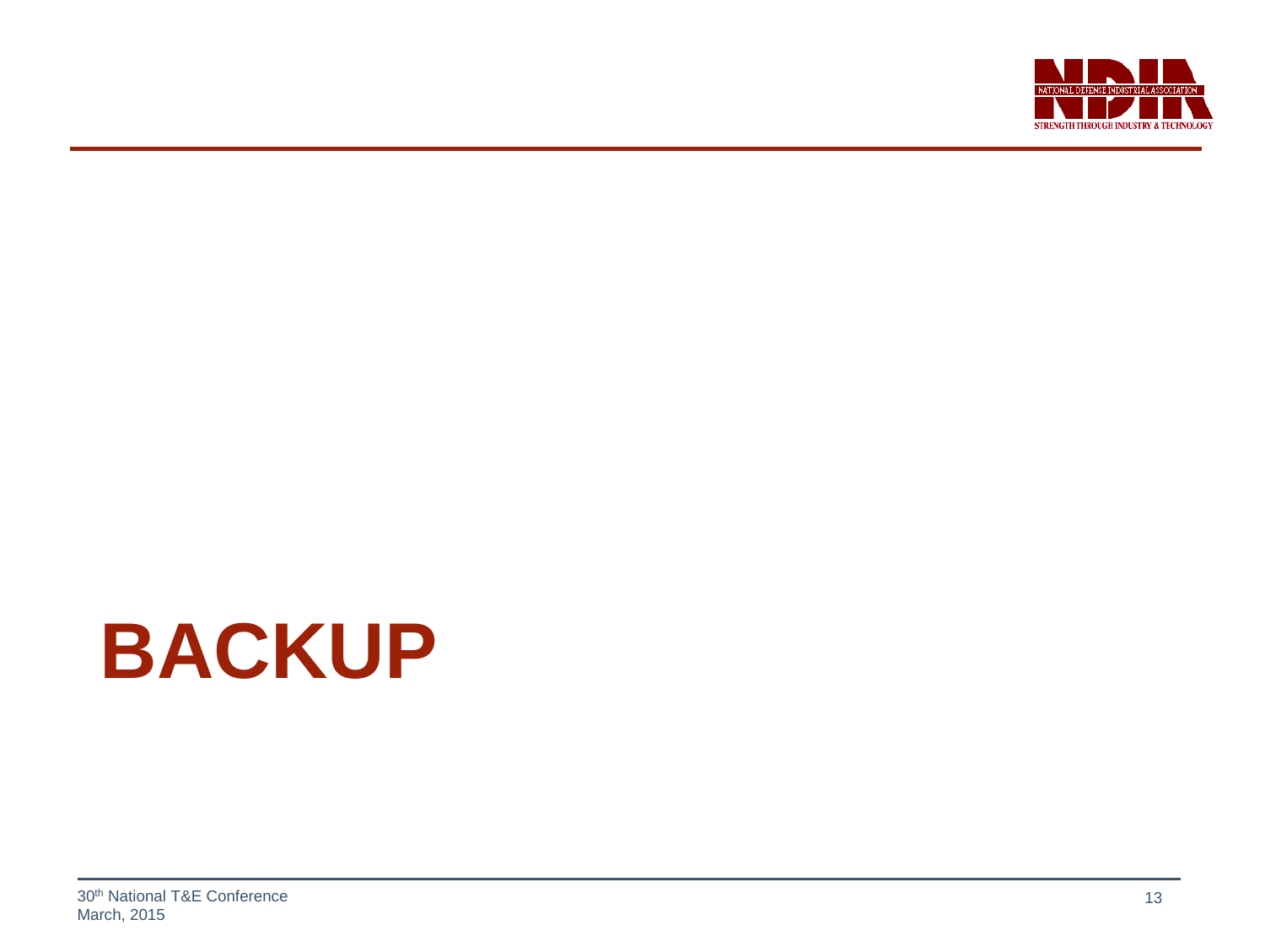### **Specific RFP Language Section L**



**The contractor shall provide an Industry Test Lead (ITL) with relevant T&E experience. In the program organizational structure, the ITL shall be at a senior level reporting directly to the Program Manager. The ITL in the proposed T&E organizational structure shall be organizationally independent of the development and design team but shall interact with those organizations throughout the entire life cycle of the program. As the main contractor point of contact for test, the ITL shall chair all test reviews in conjunction with the Government Chief Developmental Tester. The ITL shall ensure the performance requirements are testable, quantifiable, measurable, and reasonable. to ensure test ability and scope of test efforts is defined early in the program. The ITL and CDT shall define and deliver a Test & Evaluation Strategy document that is refined with each major program milestone review.** 

**The ITL shall be considered an expert in the T&E discipline with demonstrated capability in statistical test techniques, integration, system test, and range capabilities as appropriate for the program. The ITL shall also have a broad background in the entire program life cycle from proposals to final product delivery. Proposed interactions between the ITL and the CDT throughout the program shall be delineated. The Integrated Government/Industry Test Team makeup and leadership roles shall also be proposed.**

**The following required CDRLs shall be authored and approved by the ITL and Program Manager:**

- **• Program Test & Evaluation Strategy**
	- Test & Evaluation Strategy shall include test asset custody, intended test sites, scope of the test program, T&E metrics proposed, operational tempo and test team staffing levels
	- Include a Concept of Operations for the Integrated Test Team (ITT) and Roles and Responsibilities on the Industry and Government
	- Deficiency Reporting and T&Es Interaction with Development Teams for timely resolution
	- Delineate T&Es responsibilities in each program milestone review
- **• Integration Strategy and Plan** 
	- Strategy shall be tied to the System Build Plan
	- IMS shall be tied to the Integration Strategy and Plan
- **• Verification Plan**
- **• Lab, Prototype, and System/Flight Test Plans and Procedures**
	- Include test plan responsibilities by organization

#### **The following CDRLs shall require ITL approval in conjunction with the Chief Engineer:**

- **• Product Build Plan**
- **• System Requirements**

#### **The ITL shall co-chair Test Readiness Reviews with the CDT.**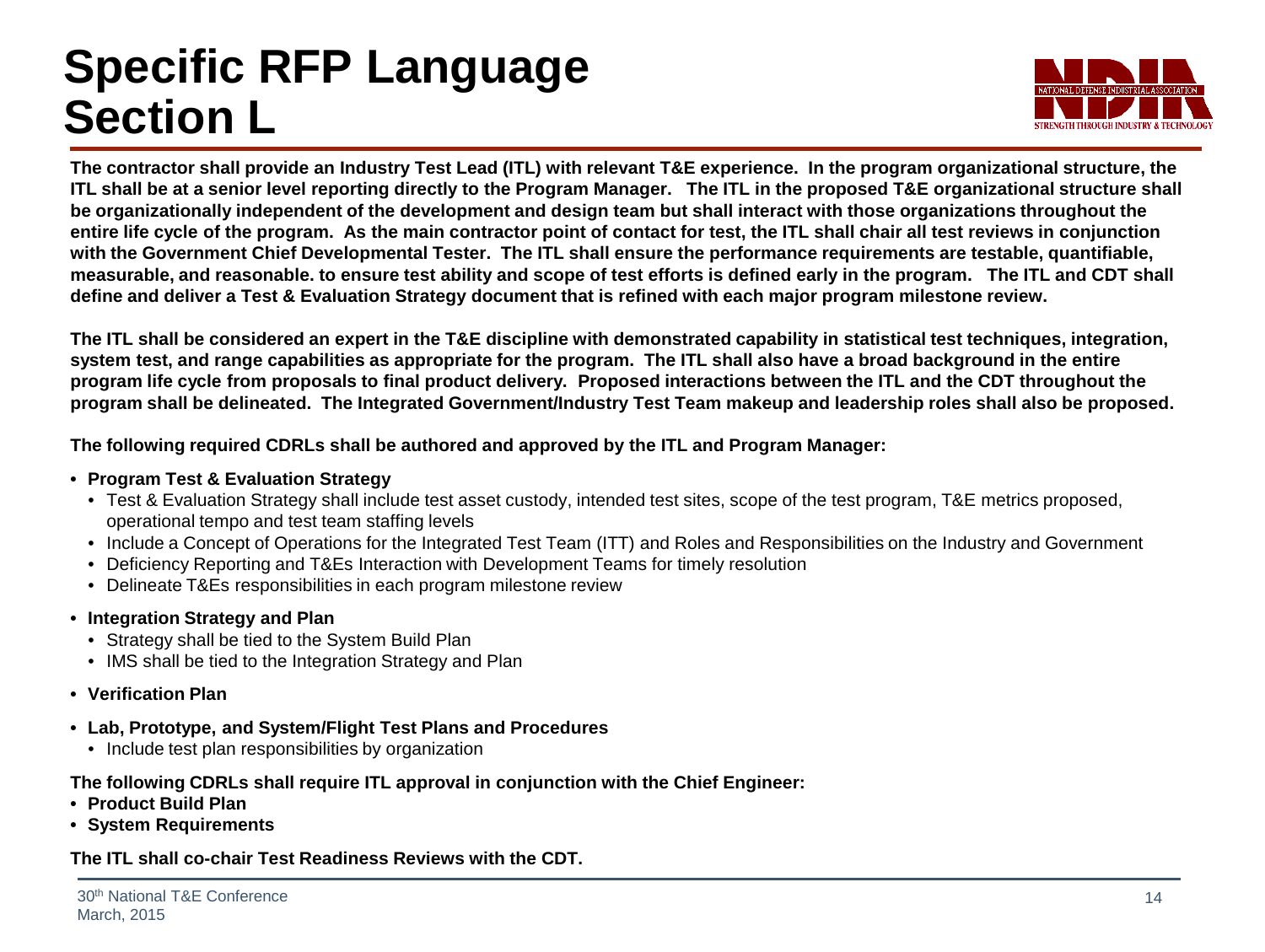### **Specific RFP Language Section M**



**Recommend that language be added under "Evaluation Factors and Importance" to address the following:**

- **Proposals will be evaluated based on the following factors:**
	- Integration Approach
	- An Integrated Strategy for Test across all test venues
	- Experience level of Key Test Personnel in T&E Best Practices, Integrated Testing, Statistical Test, and Analysis Techniques
	- Use of scientifically relative techniques to characterize the system in a robust manner within reasonable scope
	- A well thought out Developmental Evaluation Framework
	- ITL integration into early program reviews (SFR, SRR, PDR) to inform test scope, testable requirements, and overall test and evaluation strategy